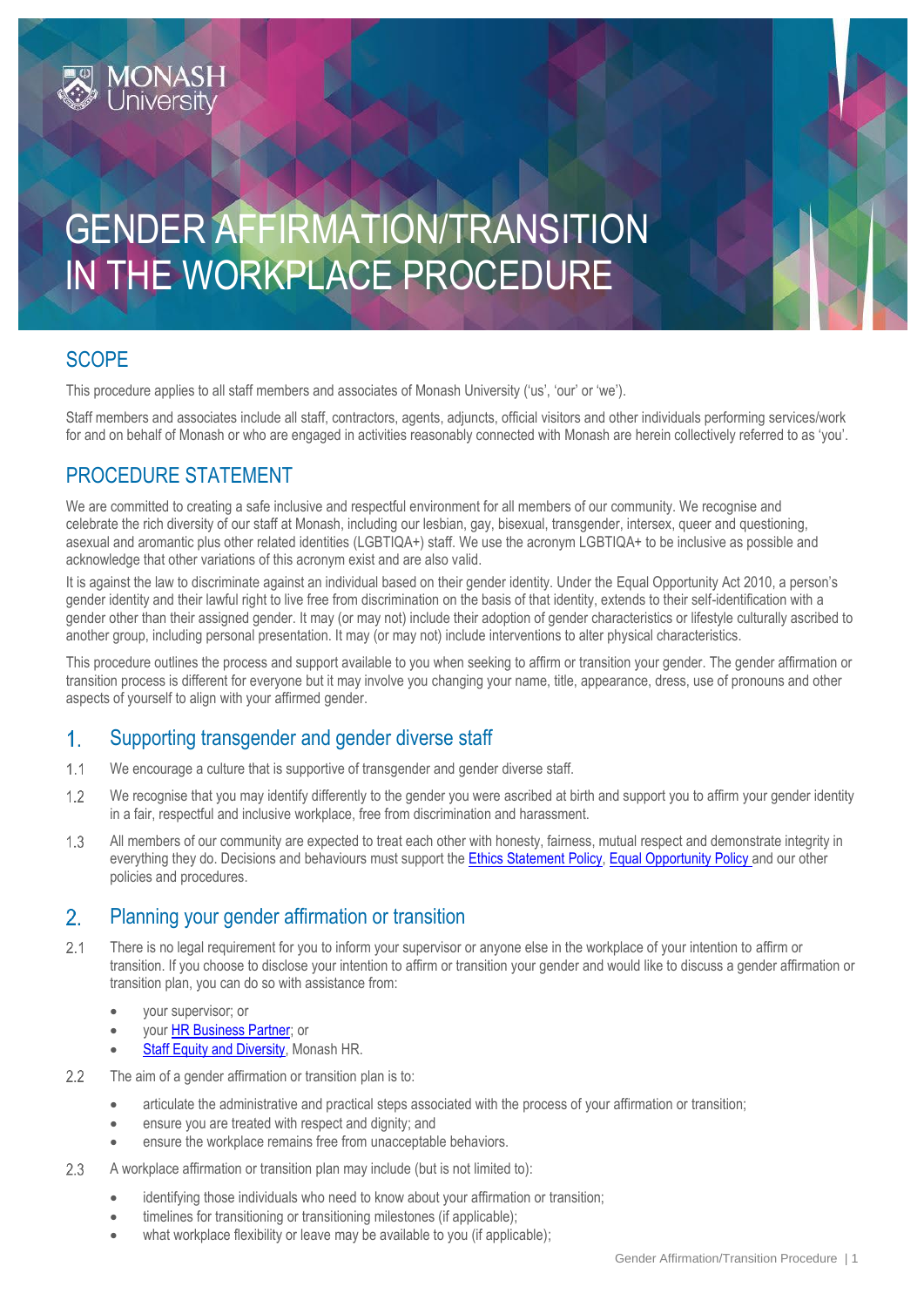- name and pronoun use; and
- how and if this will be communicated to immediate colleagues, and where relevant, to the wider University community.
- 2.4 Supervisors who have been advised by a staff of their intention to affirm or transition their gender should take all appropriate action to provide a safe and supportive environment for the individual and can contact Staff Equity and Diversity, Monash HR for advice.

#### Changing your personal details  $3<sub>1</sub>$

- $3.1$ You may wish to update your personal details with us as part of your gender affirmation or transition. You may change the following details during your employment by completing a[n Employee Personal Details](http://www.monash.edu/forms/employee-details) form (unless specified otherwise in the table below).
- 3.2 Changing your name and/or gender with us may create some unexpected consequences with records of Government and other agencies (i.e. Australian Taxation Office, Centrelink) not matching with our records. You should carefully consider and understand these potential consequences prior to making a change. It is your responsibility to communicate changes to your personal details with these organisations. Refer to the **Australian Government Guidelines on the Recognition of Sex and Gender** for more information.

| <b>Personal Details</b>   | Process details                                                                                                                                                                                                                                                                                                                                                                                                                                                                                                                                                                                                                                                                                                                                                                                                                                                                                                                                                                                                                                                                                                                             | Evidence<br><b>Required</b> |
|---------------------------|---------------------------------------------------------------------------------------------------------------------------------------------------------------------------------------------------------------------------------------------------------------------------------------------------------------------------------------------------------------------------------------------------------------------------------------------------------------------------------------------------------------------------------------------------------------------------------------------------------------------------------------------------------------------------------------------------------------------------------------------------------------------------------------------------------------------------------------------------------------------------------------------------------------------------------------------------------------------------------------------------------------------------------------------------------------------------------------------------------------------------------------------|-----------------------------|
| Title                     | Changes can be made at any time without evidence to an alternative title of either Mrs / Ms /<br>Miss / Mr or the non-binary title Mx.                                                                                                                                                                                                                                                                                                                                                                                                                                                                                                                                                                                                                                                                                                                                                                                                                                                                                                                                                                                                      | No                          |
| Preferred name            | A preferred first name is a name that you commonly use that is different from your legal<br>given name. Your preferred name can be changed at any time without evidence.                                                                                                                                                                                                                                                                                                                                                                                                                                                                                                                                                                                                                                                                                                                                                                                                                                                                                                                                                                    | <b>No</b>                   |
| Given name                | Your 'legal given name' can be amended once you have changed your name via the<br>appropriate legal channels. Please provide a certified copy of your legal documents detailing<br>your change of name along with an <b>Employee Personal Details</b> form.<br>Note: Find out about changing your name and changing your gender in Victoria.                                                                                                                                                                                                                                                                                                                                                                                                                                                                                                                                                                                                                                                                                                                                                                                                | Yes                         |
| Gender                    | Your gender can be amended, including if you identify as a non-binary gender, on your<br>personal record by completing an <b>Employee Personal Details</b> form and providing any one of<br>the following as sufficient evidence:<br>a statutory declaration which states your affirmed gender;<br>$\bullet$<br>a signed statement from a registered medical practitioner or a registered psychologist<br>$\bullet$<br>attesting to your request;<br>a certified copy of a valid travel document, such as a valid passport, which specifies<br>$\bullet$<br>your gender;<br>a certified copy of an amended State or Territory birth certificate, which specifies your<br>$\bullet$<br>preferred gender. A State or Territory Gender Recognition Certificate or recognised<br>details certificate showing a state or territory Registrar of Births, Deaths and Marriages<br>has accepted a change in sex will also be seen as sufficient evidence; or<br>If you were born outside of Australia, a certified copy of an amended birth certificate<br>$\bullet$<br>from your country of origin and its translation into English (if required). | Yes                         |
| Email                     | Provided your personal details have been updated with Monash HR, your email address can<br>be updated by submitting a request to the Service Desk Online.                                                                                                                                                                                                                                                                                                                                                                                                                                                                                                                                                                                                                                                                                                                                                                                                                                                                                                                                                                                   | <b>No</b>                   |
| Phone display<br>and MIDS | Provided your personal details have been updated with Monash HR, your telephone display<br>name and MIDS directory can be updated submitting a request to the Service Desk Online.                                                                                                                                                                                                                                                                                                                                                                                                                                                                                                                                                                                                                                                                                                                                                                                                                                                                                                                                                          | No                          |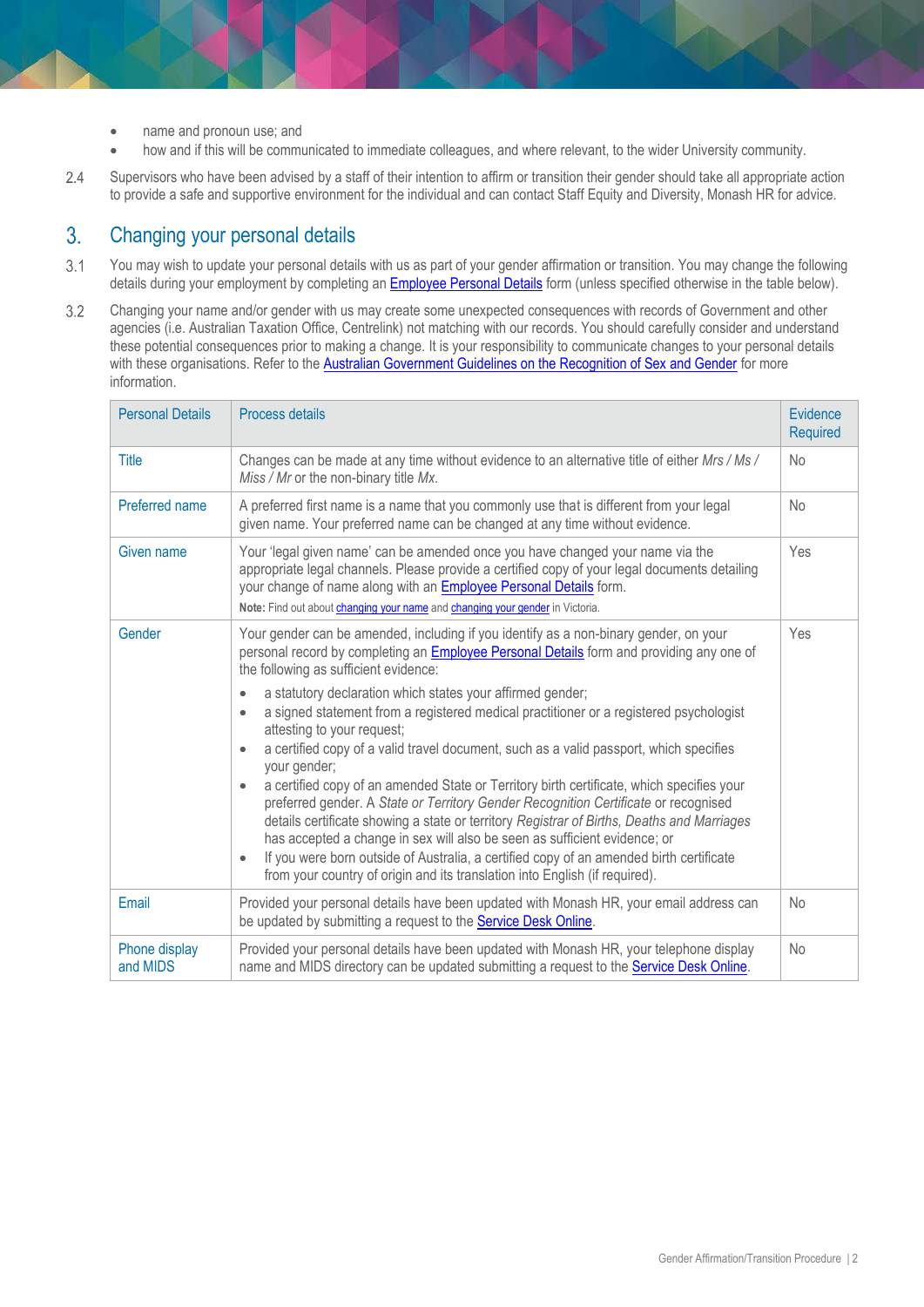#### Leave and working arrangements  $\overline{4}$ .

- $4.1$ You may require leave or some flexibility during your affirmation or transition for surgery, medical appointments, counselling or other related purposes.
- You or your supervisor are encouraged to contact you[r HR Business Partner](http://www.intranet.monash/hr/contact-us/hr-business-partners) for advice on leave entitlements, flexible working  $4.2$ arrangements and types of documentation that may be necessary to support these requests.

#### $5<sub>1</sub>$ Gender expression

 $5.1$ We recognise that gender expression is a significant element of gender affirmation. We support you to present yourself consistent with your gender identity, including those who identify as non-binary. This includes dressing in a way that aligns with your gender identity while remaining appropriate to your working environment. You are required to continue to comply with the occupational health and safety requirements and standards of dress applicable in your work unit.

#### $6.$ Use of facilities

 $6.1$ We support you to use facilities that align with your gender identity and/or make you feel safe. In addition to binary gendered men's and women's toilets, [all-gender facilities](https://www.monash.edu/diversity-inclusion/lgbtiq/resources/all-gender-toilets) are available to people of all gender identities and expressions.

#### $7<sub>1</sub>$ Experiencing and reporting unacceptable behaviour

- $7.1$ We are committed to creating a safe, inclusive and respectful environment for all members of our community. Our Behaviours in the [Workplace procedure](https://www.monash.edu/__data/assets/pdf_file/0003/1265250/Behaviours-in-the-Workplace.pdf) outlines the professional behaviours that are not acceptable within our workplace.
- 72 You are entitled to a workplace free from unacceptable or unlawful behaviour, including harassment, bullying and discrimination regarding your sexual orientation, gender identity or intersex status.
- 7.3 Examples of unacceptable and/or unlawful behaviour in relation to your gender identity may include (but are not limited to):
	- deliberately disclosing your sexual orientation, gender identity or intersex status (with intent to 'out') without your permission;
	- deliberately using incorrect names or pronouns (such as 'he' instead of 'she');
	- denying you training and promotion opportunities because of your gender identity or changing the nature of your job, such as taking you away from customer service duties because of your gender identity; and
	- ridiculing or ignoring you because of your gender identity.
- $7.4$ If you have experienced or observed unacceptable behaviour, we encourage you to take action.
- 7.5 Tell someone and let others help. Your safety and attention to your immediate needs is paramount. Expert help, advice and support is available to assist you with your decisions. You may seek support, advice, referrals or report unacceptable behaviour based on your need at the time.

| Contact                                                                          | Need/Purpose                                                                                                                                                   |
|----------------------------------------------------------------------------------|----------------------------------------------------------------------------------------------------------------------------------------------------------------|
| Manager, Ethical Conduct<br>(ethical.conduct.queries@monash.edu or 03 9902 4945) | For advice regarding unacceptable behaviours, and referrals<br>to approved University services.                                                                |
| Safer Community Unit (+61 3 990 51599 or<br>safercommunity@monash.edu)           | For reporting and investigating of concerning and threatening<br>behaviours, and referrals to services within and outside the<br>University.                   |
| <b>SARAH</b> (safety and risk hub for incident reporting)                        | Online system for reporting unacceptable behaviours and<br>hazards for escalation to the Manager, Ethical Conduct for<br>resolution (including investigation). |
| Campus Security (+61 3 9905 3333 or ext 333 from a<br>Monash phone)              | Where swift attendance is required on campus.                                                                                                                  |
| Emergency Services (Dial 000 for immediate assistance)                           | In emergency situations.                                                                                                                                       |

7.6 We will not tolerate unacceptable behaviour and any such report is managed under the [Resolution of unacceptable behaviour](https://www.monash.edu/__data/assets/pdf_file/0003/797430/Conduct-and-Compliance-Resolution-of-Unacceptable-Behaviour.pdf)  [procedure](https://www.monash.edu/__data/assets/pdf_file/0003/797430/Conduct-and-Compliance-Resolution-of-Unacceptable-Behaviour.pdf) and/or under the relevant [Enterprise Agreement](https://www.monash.edu/current-enterprise-agreements) or contract terms. A breach may lead to an outcome such as termination of employment/contract.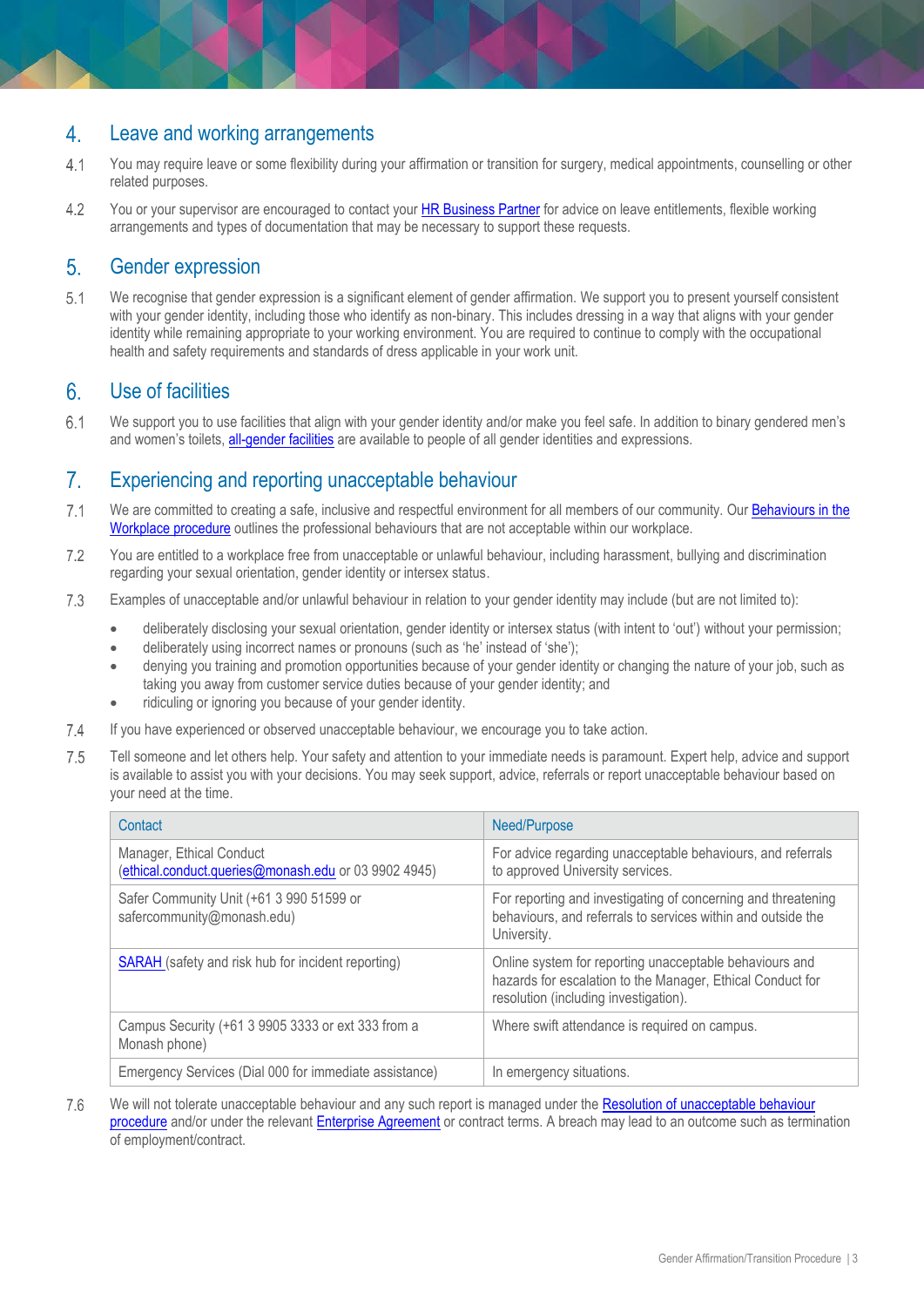#### $8<sub>1</sub>$ **Privacy**

 $8.1$ We value the privacy of your personal information, including health information and are committed to the protection of your personal information. If you are concerned your personal information has not been handled by us in accordance with the Data Protection and [Privacy procedure,](https://www.monash.edu/__data/assets/pdf_file/0003/790086/Privacy.pdf) please contact [a Privacy Coordinator](https://www.monash.edu/privacy-monash/feedback-and-key-contacts) within your faculty or division.

#### $9<sub>1</sub>$ Breach of Procedure

 $9.1$ The University treats any breach of policies or procedures seriously. The University encourages reporting of concerns about noncompliance and manages compliance in accordance with the applicabl[e Enterprise Agreement,](https://www.monash.edu/current-enterprise-agreements) relevant instrument of appointment and/or applicable contract terms. A failure to comply with policies, procedures and schedules may result in action by the University. Such action may include disciplinary and other action up to and including potential termination of employment for employees and cessation of other engagements for other persons.

### 10. Support and further information

 $10.1$ Support options available to you include (but are not limited to):

### Internal support services

| <b>Service</b>                        | <b>Details</b>                                                                                                                                                                                                                                                                         | Contact details                                     |
|---------------------------------------|----------------------------------------------------------------------------------------------------------------------------------------------------------------------------------------------------------------------------------------------------------------------------------------|-----------------------------------------------------|
| <b>Staff Equity and Diversity</b>     | Provide advice regarding gender affirmation and<br>transition, including policy and procedure in the<br>workplace                                                                                                                                                                      | staff-equity@monash.edu<br>03 990 29915             |
| <b>Employee Assistance</b><br>Program | Free, confidential, professional counselling for<br>you and your family from our Employee<br>Assistance Program. 24 hours per day, seven<br>days per week.                                                                                                                             | 1300 360 364 or from overseas +61 2<br>8295 2292    |
| <b>Ally Network</b>                   | Monash staff who are allies to the lesbian, gay,<br>bisexual, transgender, intersex and queer<br>(LGBTIQA+) community at Monash. Members of<br>the Ally Network take a proactive stance against<br>discrimination based on sexual orientation,<br>gender identity and intersex status. | ally@monash.edu.                                    |
| Manager, Ethical Conduct<br>Monash HR | For advice regarding unacceptable behaviours,<br>and referrals to approved University services.                                                                                                                                                                                        | ethical.conduct.queries@monash.edu;<br>03 990 24945 |

In addition, you can refer to the [Mental Health](https://www.monash.edu/__data/assets/pdf_file/0003/2216523/Mental-Health-Procedure.pdf) Procedure for further guidance and information on the support available.

### External support services

| Program                     | <b>Details</b>                                                                                                                                                                                                                                                                                                                                                           |
|-----------------------------|--------------------------------------------------------------------------------------------------------------------------------------------------------------------------------------------------------------------------------------------------------------------------------------------------------------------------------------------------------------------------|
| <b>Pride in Diversity</b>   | Is a national not-for-profit employer support program for LGBTI workplace inclusion specialising in HR,<br>organisational change and workplace diversity. Monash University is a member of Pride in Diversity<br>and they can work with Monash HR to support staff affirming or transitioning their gender in the<br>workplace.                                          |
|                             | Pride in Diversity publishes the Australian Workplace Equality Index (AWEI), Australia's national<br>benchmarking instrument for LGBTI workplace inclusion from which Top Employers for LGBTI people<br>is determined.                                                                                                                                                   |
| <b>Transgender Victoria</b> | An organisation working with and for the transgender and gender diverse (TGD) community as well as<br>its allies to create positive change in areas that impact the human rights of TGD people. Transgender<br>Victoria represents the TGD community in challenging discrimination and assists to empower TGD<br>people so that they may lead full and meaningful lives. |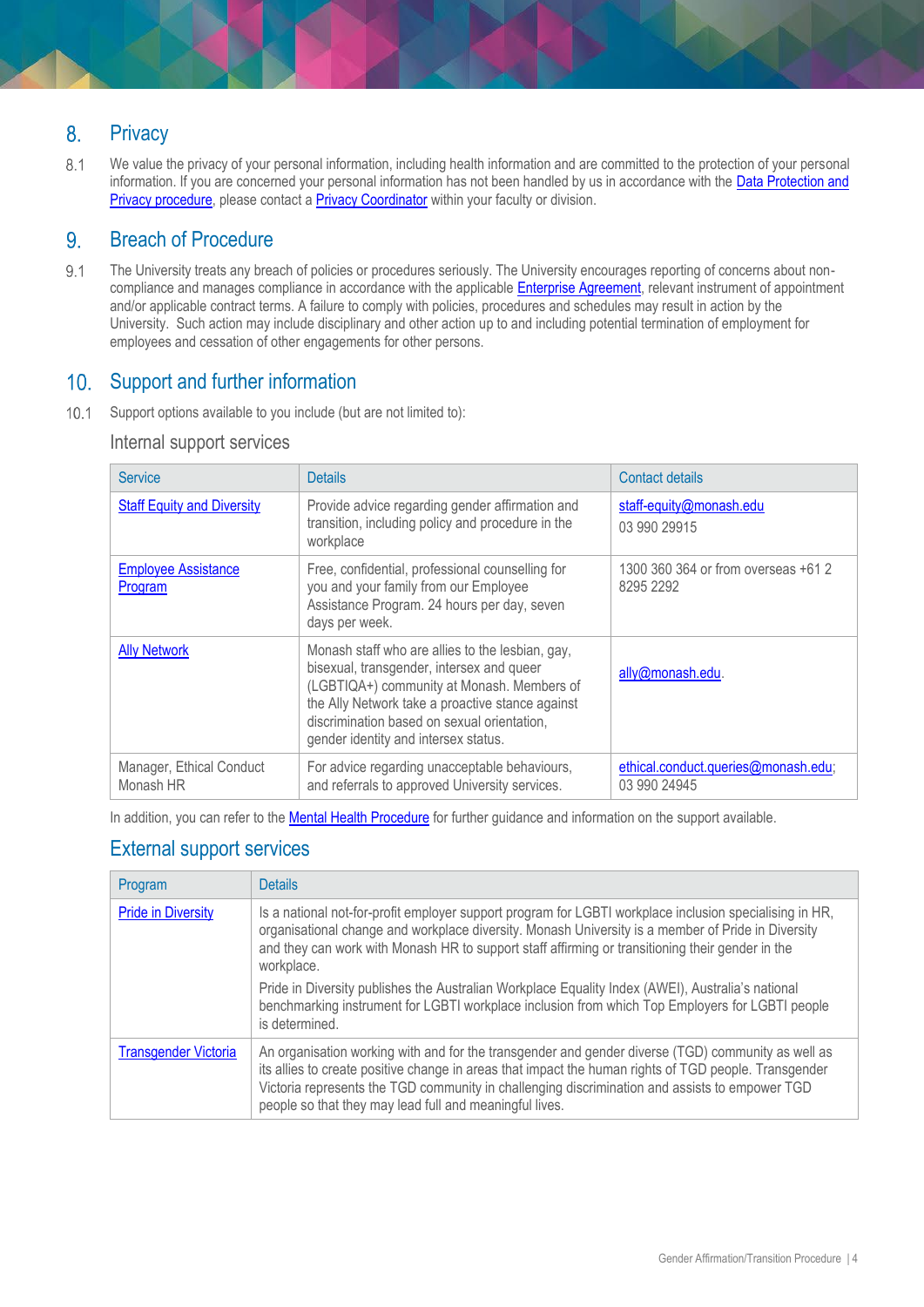### **DEFINITIONS**

| Affirmed gender            | The gender to which one identifies, which may or may not match the individual's assigned gender at<br>birth.                                                                                                                                                                                                                                                                                                                                                                                           |
|----------------------------|--------------------------------------------------------------------------------------------------------------------------------------------------------------------------------------------------------------------------------------------------------------------------------------------------------------------------------------------------------------------------------------------------------------------------------------------------------------------------------------------------------|
| Assigned gender            | The gender ascribed to a child at birth based on their biological sex.                                                                                                                                                                                                                                                                                                                                                                                                                                 |
| Gender                     | A sociological construct defining the collection of characteristics that are culturally associated with<br>maleness or femaleness (not to be confused with sex).                                                                                                                                                                                                                                                                                                                                       |
| <b>Gender affirmation</b>  | An interpersonal, interactive process whereby a person receives social recognition and support for their<br>gender identity and expression.                                                                                                                                                                                                                                                                                                                                                            |
| Gender diverse             | A range of gender identities that sit outside social expectations                                                                                                                                                                                                                                                                                                                                                                                                                                      |
| Gender expression          | Refers to the way in which a person communicates their gender within a given cultural context; for<br>example, in terms of clothing, grooming, mannerisms and behaviour.                                                                                                                                                                                                                                                                                                                               |
| <b>Gender identity</b>     | Refers to one's concept of self as male, female, a blend of both or neither - how individuals perceive<br>and describe themselves.                                                                                                                                                                                                                                                                                                                                                                     |
| <b>Gender transition</b>   | Describes both a public act and a process. It involves the permanent and public adoption of the style<br>and presentation of the gender different to that of a person's birth assigned sex. It usually includes a<br>change of name, chosen style of address and pronouns as well as adopting the dress and style of a<br>person's innate gender. Transition might also include medical intervention such as hormones and/or<br>surgery, many people do not want or cannot access these interventions. |
| LGBTIQA+                   | An acronym for lesbian, gay, bisexual, transgender and gender diverse, intersex, queer and<br>questioning, asexual and aromantic plus other related identities; these letters may appear in any order<br>and variations on the acronym exist.                                                                                                                                                                                                                                                          |
| Mx or Mixter               | Is a gender neutral title.                                                                                                                                                                                                                                                                                                                                                                                                                                                                             |
| Non-binary gender identity | Describes a gender identity outside the binary of male and female.                                                                                                                                                                                                                                                                                                                                                                                                                                     |
| Outing                     | Disclosure of an LGBTIQA+ person's sexual orientation, gender identity or intersex status without their<br>consent.                                                                                                                                                                                                                                                                                                                                                                                    |
| <b>Trans/Transgender</b>   | A broad term for people whose gender identity is different from those typically associated with the sex<br>they were assigned at birth; transgender people may identify as female, male, both or neither.                                                                                                                                                                                                                                                                                              |

## **GOVERNANCE**

| Parent policy                       | <b>Equal opportunity</b>                                                                                                                                                                                                                                                                                                                                                                |
|-------------------------------------|-----------------------------------------------------------------------------------------------------------------------------------------------------------------------------------------------------------------------------------------------------------------------------------------------------------------------------------------------------------------------------------------|
| <b>Supporting Schedules</b>         | N/A                                                                                                                                                                                                                                                                                                                                                                                     |
| Associated procedures               | Behaviours in the workplace<br>$\bullet$<br><b>Data Protection and Privacy</b><br>$\bullet$<br>Resolution of unacceptable behaviour<br>$\bullet$<br><b>Mental Health</b><br>$\bullet$<br><b>Procedure forms</b><br><b>Employee Personal Details and Service Desk Online</b><br>$\bullet$                                                                                                |
| Legislation mandating<br>compliance | <b>Federal Legislation</b><br>Fair Work Act (2009) (Commonwealth)<br>$\bullet$<br>Sex Discrimination Act (1982) (Commonwealth)<br>$\bullet$<br><b>State Legislation</b><br>Equal Opportunity Act (2010) (Victoria)<br>$\bullet$<br>Charter of Human Rights and Responsibilities Act (2006) (Victoria)<br>$\bullet$<br>Occupational Health and Safety Act (2004) (Victoria)<br>$\bullet$ |